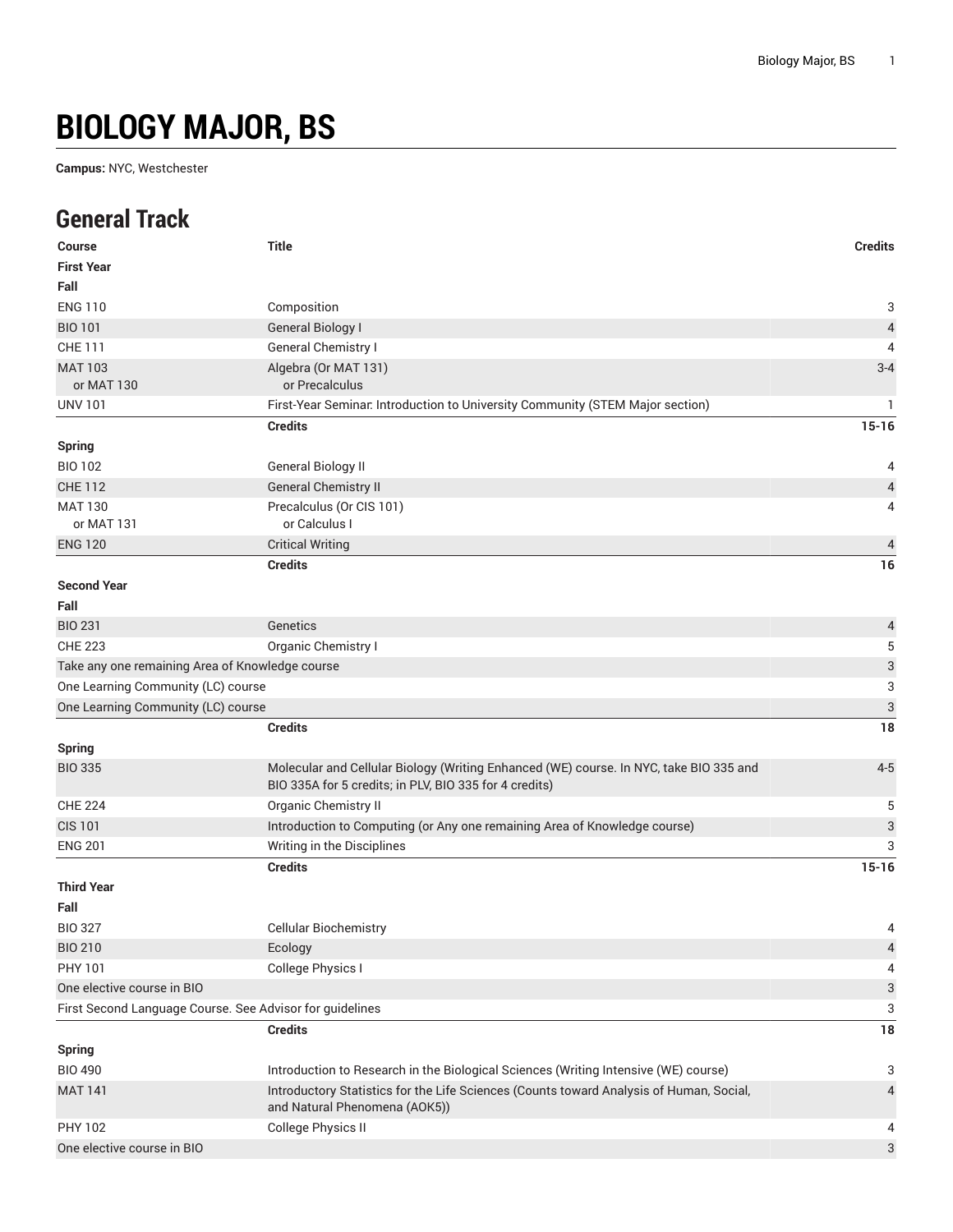Second Language Course, if applicable 3

|                                                                         | <b>Credits</b>                                                                     | 17      |
|-------------------------------------------------------------------------|------------------------------------------------------------------------------------|---------|
| <b>Fourth Year</b>                                                      |                                                                                    |         |
| Fall                                                                    |                                                                                    |         |
| <b>BIO 395</b><br>or BIO 480<br>or BIO 491                              | Independent Study in Biology<br>or Research in Biology<br>or Internship in Biology | 3       |
| <b>COM 200</b>                                                          | <b>Public Speaking</b>                                                             | 3       |
| <b>BIO 493</b>                                                          | Major Field Test in Biology                                                        | 0       |
|                                                                         | Take any one remaining Area of Knowledge course                                    | 3       |
| One elective course in BIO                                              |                                                                                    | 4       |
|                                                                         | <b>Credits</b>                                                                     | 13      |
| <b>Spring</b>                                                           |                                                                                    |         |
| One elective course in BIO                                              |                                                                                    | 4       |
| Take any one remaining Area of Knowledge course                         |                                                                                    | 3       |
| Take any one remaining Area of Knowledge course or Open elective course |                                                                                    | 3       |
| Civic Engagement (CE) course                                            |                                                                                    | 3       |
|                                                                         | One elective course in BIO                                                         |         |
|                                                                         | <b>Credits</b>                                                                     | 17      |
|                                                                         | <b>Total Credits</b>                                                               | 129-131 |

## **Biology, BS / Biochemistry & Molecular Biochemistry, MS Track**

| <b>Course</b>                                   | <b>Title</b>                                                                                                                                     | <b>Credits</b>            |
|-------------------------------------------------|--------------------------------------------------------------------------------------------------------------------------------------------------|---------------------------|
| <b>First Year</b>                               |                                                                                                                                                  |                           |
| Fall                                            |                                                                                                                                                  |                           |
| <b>ENG 110</b>                                  | Composition                                                                                                                                      | 3                         |
| <b>BIO 101</b>                                  | General Biology I (Writing Enhanced (WE))                                                                                                        | $\sqrt{4}$                |
| <b>CHE 111</b>                                  | <b>General Chemistry I</b>                                                                                                                       | 4                         |
| <b>MAT 103</b><br>or MAT 130<br>or MAT 131      | Algebra<br>or Precalculus<br>or Calculus I                                                                                                       | $3 - 4$                   |
| <b>UNV 101</b>                                  | First-Year Seminar Introduction to University Community (STEM Major section)                                                                     | 1.                        |
|                                                 | <b>Credits</b>                                                                                                                                   | $15 - 16$                 |
| <b>Spring</b>                                   |                                                                                                                                                  |                           |
| <b>BIO 102</b>                                  | <b>General Biology II</b>                                                                                                                        | 4                         |
| <b>CHE 112</b>                                  | <b>General Chemistry II</b>                                                                                                                      | $\overline{4}$            |
| <b>MAT 130</b><br>or MAT 131                    | Precalculus<br>or Calculus I                                                                                                                     | 4                         |
| <b>ENG 120</b>                                  | <b>Critical Writing</b>                                                                                                                          | $\overline{4}$            |
|                                                 | <b>Credits</b>                                                                                                                                   | 16                        |
| <b>Second Year</b>                              |                                                                                                                                                  |                           |
| Fall                                            |                                                                                                                                                  |                           |
| <b>BIO 231</b>                                  | Genetics                                                                                                                                         | 4                         |
| <b>CHE 223</b>                                  | Organic Chemistry I                                                                                                                              | $\,$ 5 $\,$               |
| Take any one remaining Area of Knowledge course |                                                                                                                                                  | $\ensuremath{\mathsf{3}}$ |
| One Learning Community (LC) course              |                                                                                                                                                  | 3                         |
| One Learning Community (LC) course              |                                                                                                                                                  | $\sqrt{3}$                |
|                                                 | <b>Credits</b>                                                                                                                                   | 18                        |
| <b>Spring</b>                                   |                                                                                                                                                  |                           |
| <b>BIO 335</b>                                  | Molecular and Cellular Biology (Writing Enhanced (WE) course. In NYC, take BIO 335 and<br>BIO 335A for 5 credits; in PLV, BIO 335 for 4 credits) | $4 - 5$                   |
| <b>CHE 224</b>                                  | Organic Chemistry II                                                                                                                             | 5                         |
| <b>CIS 101</b>                                  | Introduction to Computing (or Any one remaining Area of Knowledge course)                                                                        | 3                         |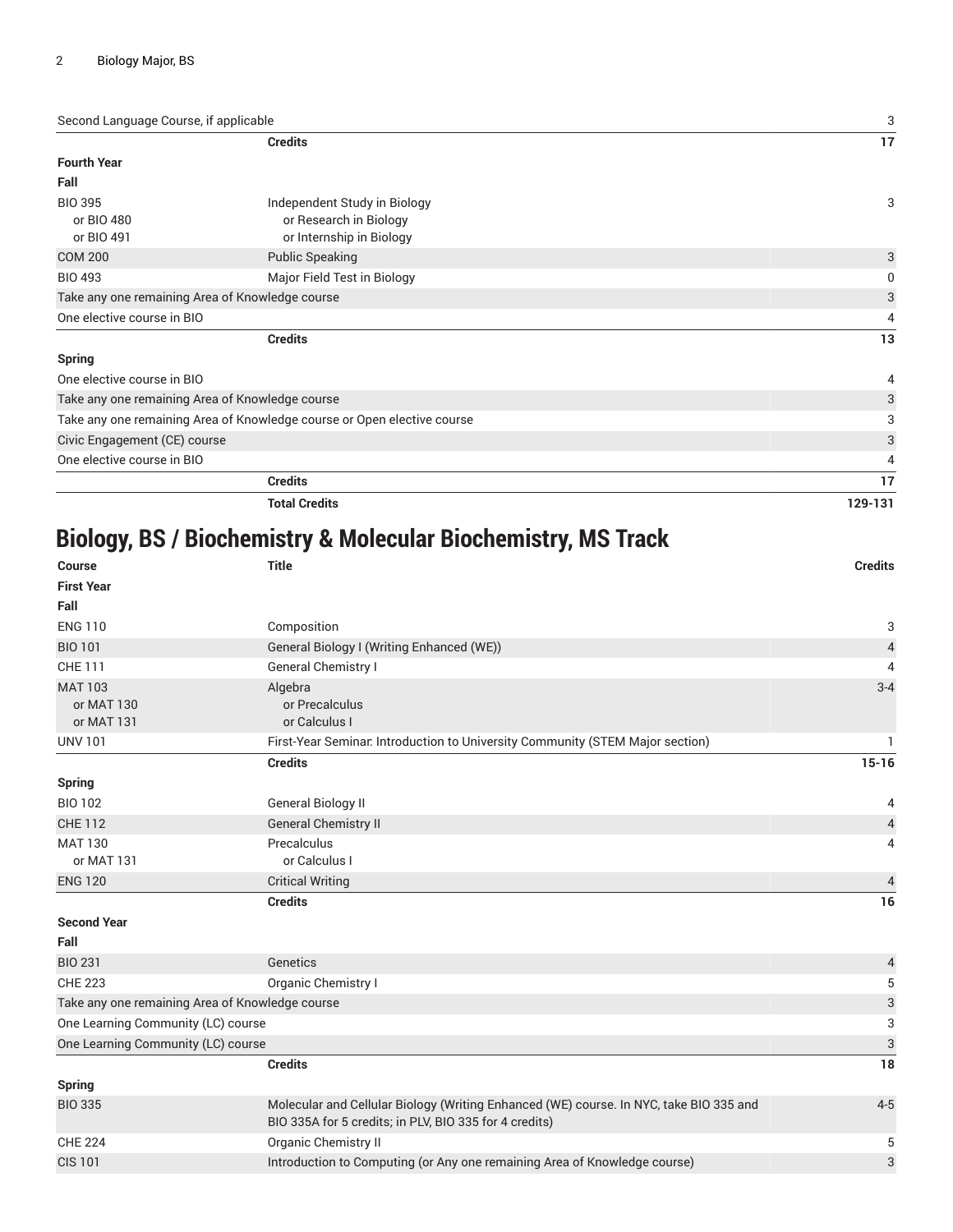| <b>ENG 201</b>                        | Writing in the Disciplines                                                                                 | 3                         |
|---------------------------------------|------------------------------------------------------------------------------------------------------------|---------------------------|
|                                       | <b>Credits</b>                                                                                             | $15 - 16$                 |
| <b>Third Year</b>                     |                                                                                                            |                           |
| Fall                                  |                                                                                                            |                           |
| <b>BIO 327</b>                        | <b>Cellular Biochemistry</b>                                                                               | 4                         |
| <b>BIO 210</b>                        | Ecology                                                                                                    | $\overline{4}$            |
| PHY 101                               | College Physics I                                                                                          | 4                         |
| <b>MAT 141</b>                        | Introductory Statistics for the Life Sciences (Analysis of Human, Social, and Natural<br>Phenomena (AOK5)) | 4                         |
|                                       | First Second Language Course. See Advisor for guidelines                                                   | 3                         |
|                                       | <b>Credits</b>                                                                                             | 19                        |
| <b>Spring</b>                         |                                                                                                            |                           |
| <b>BIO 490</b>                        | Introduction to Research in the Biological Sciences (Writing Intensive (WE) course)                        | 3                         |
| <b>PHY 102</b>                        | <b>College Physics II</b>                                                                                  | 4                         |
|                                       | Take any one remaining Area of Knowledge course                                                            | 3                         |
|                                       | Take any one remaining Area of Knowledge course                                                            | $\ensuremath{\mathsf{3}}$ |
| Second Language Course, if applicable |                                                                                                            | 3                         |
|                                       | <b>Credits</b>                                                                                             | 16                        |
| <b>Fourth Year</b>                    |                                                                                                            |                           |
| Fall                                  |                                                                                                            |                           |
| <b>BIO 493</b>                        | Major Field Test in Biology                                                                                | 0                         |
| <b>COM 200</b>                        | <b>Public Speaking</b>                                                                                     | 3                         |
| <b>BMB 629</b>                        | <b>Molecular Biochemistry</b>                                                                              | 4                         |
| <b>BIO 480</b>                        | Research in Biology                                                                                        | 3                         |
| <b>BMB 626</b>                        | Cellular Biochemistry and Advanced Molecular Biology                                                       | $\overline{4}$            |
| <b>BMB 610</b>                        | Seminar                                                                                                    | $\mathbf{1}$              |
|                                       | <b>Credits</b>                                                                                             | 15                        |
| <b>Spring</b>                         |                                                                                                            |                           |
| Civic Engagement (CE) course          |                                                                                                            | 3                         |
| One elective course in BIO            |                                                                                                            | 4                         |
| <b>BMB 640</b>                        | <b>Physical Biochemistry</b>                                                                               | $\overline{4}$            |
| <b>BMB 710</b>                        | Research I                                                                                                 | 4                         |
|                                       | Take any one remaining Area of Knowledge course or Open elective course                                    | 3                         |
|                                       | <b>Credits</b>                                                                                             | 18                        |
|                                       | <b>Total Credits</b>                                                                                       | 132-134                   |
|                                       |                                                                                                            |                           |

#### **Pre-Professional, Pre-Med Track**

| <b>Title</b>                                             | <b>Credits</b> |
|----------------------------------------------------------|----------------|
|                                                          |                |
|                                                          |                |
| Composition                                              | 3              |
| General Biology I                                        | $\overline{4}$ |
| General Chemistry I                                      | $\overline{4}$ |
| Algebra<br>or Precalculus<br>or Calculus I               | $3 - 4$        |
| First-Year Seminar. Introduction to University Community |                |
| <b>Credits</b>                                           | $15 - 16$      |
|                                                          |                |
| General Biology II                                       | $\overline{4}$ |
| <b>General Chemistry II</b>                              | $\overline{4}$ |
|                                                          |                |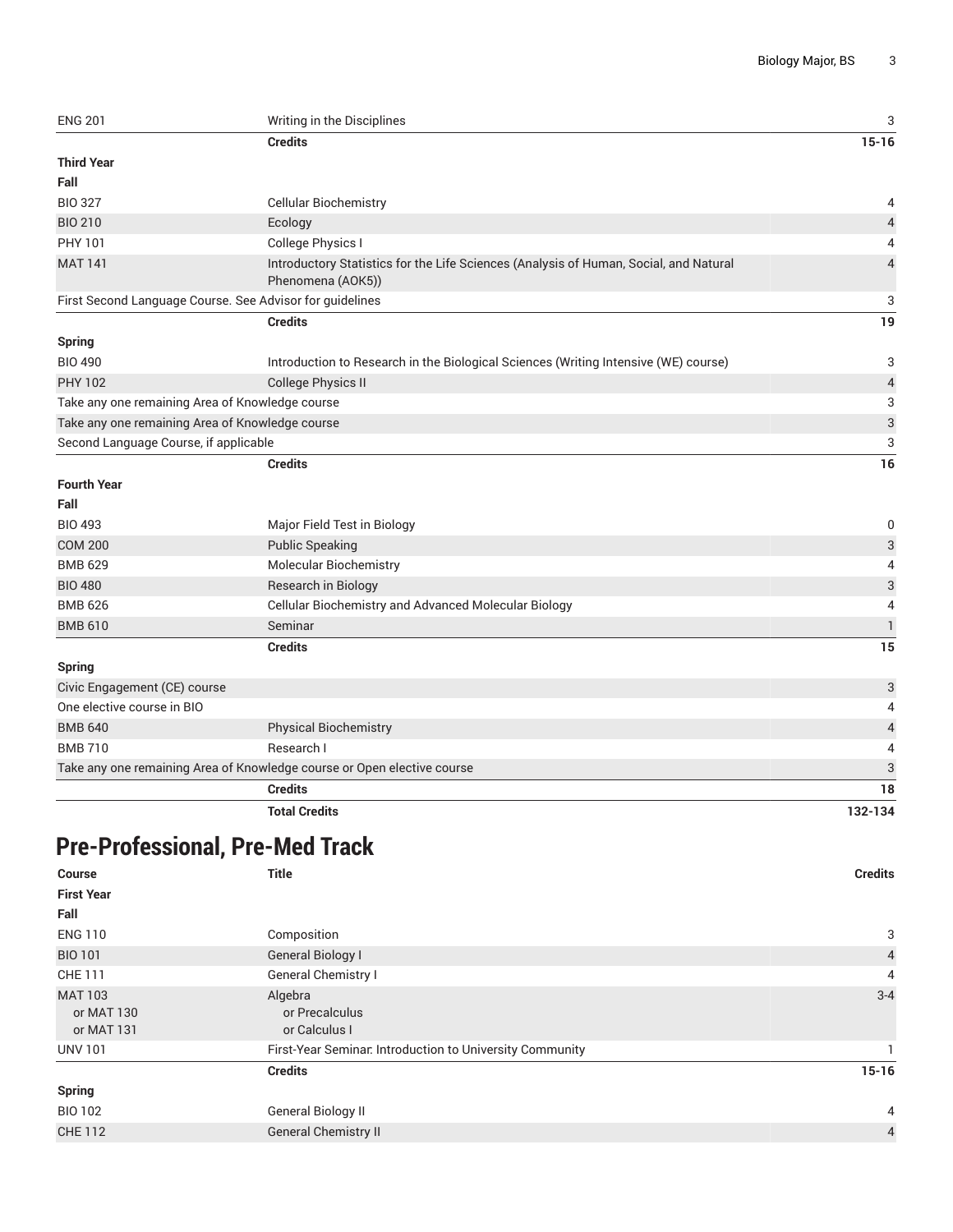| <b>MAT 130</b>                                                                                     | Precalculus                                                                            | 4                         |
|----------------------------------------------------------------------------------------------------|----------------------------------------------------------------------------------------|---------------------------|
| or MAT 131                                                                                         | or Calculus I                                                                          |                           |
| <b>ENG 120</b>                                                                                     | <b>Critical Writing</b>                                                                | $\overline{4}$            |
| <b>Second Year</b>                                                                                 | <b>Credits</b>                                                                         | 16                        |
| Fall                                                                                               |                                                                                        |                           |
| <b>BIO 231</b>                                                                                     | Genetics                                                                               |                           |
| PHY 101                                                                                            | College Physics I                                                                      | $\overline{a}$<br>4       |
| <b>CHE 223</b>                                                                                     | Organic Chemistry I                                                                    | $\sqrt{5}$                |
| Two Learning Community (LC) courses                                                                |                                                                                        | 6                         |
|                                                                                                    | <b>Credits</b>                                                                         | 19                        |
|                                                                                                    |                                                                                        |                           |
| <b>Spring</b><br><b>BIO 335</b>                                                                    | Molecular and Cellular Biology (Writing Enhanced (WE) course. In NYC, take BIO 335 and | $4 - 5$                   |
|                                                                                                    | BIO 335A for 5 credits; in PLV, BIO 335 for 4 credits)                                 |                           |
| <b>CHE 224</b>                                                                                     | Organic Chemistry II                                                                   | 5                         |
| <b>PHY 102</b>                                                                                     | College Physics II                                                                     | 4                         |
| <b>ENG 201</b>                                                                                     | Writing in the Disciplines                                                             | $\sqrt{3}$                |
|                                                                                                    | <b>Credits</b>                                                                         | $16-17$                   |
| <b>Third Year</b>                                                                                  |                                                                                        |                           |
| Fall                                                                                               |                                                                                        |                           |
| <b>BIO 210</b>                                                                                     | Ecology                                                                                | $\overline{4}$            |
| <b>BIO 327</b>                                                                                     | <b>Cellular Biochemistry</b>                                                           | 4                         |
| <b>BIO 251</b>                                                                                     | Principles of Human Anatomy                                                            | $\overline{a}$            |
|                                                                                                    | Take any one remaining Area of Knowledge course or CIS 101                             | $\ensuremath{\mathsf{3}}$ |
|                                                                                                    | First Second Language Course. See Advisor for guidelines                               | $\ensuremath{\mathsf{3}}$ |
|                                                                                                    | <b>Credits</b>                                                                         | 18                        |
| <b>Spring</b>                                                                                      |                                                                                        |                           |
| <b>BIO 264</b>                                                                                     | Microbiology                                                                           | $\overline{a}$            |
| <b>BIO 334</b>                                                                                     | <b>General Physiology</b>                                                              | 4                         |
| <b>BIO 490</b>                                                                                     | Introduction to Research in the Biological Sciences (Writing Enhanced (WE) course)     | $\ensuremath{\mathsf{3}}$ |
| <b>MAT 141</b>                                                                                     | Introductory Statistics for the Life Sciences                                          | 4                         |
| Second Language Course, if applicable                                                              |                                                                                        | $\ensuremath{\mathsf{3}}$ |
|                                                                                                    | <b>Credits</b>                                                                         | 18                        |
| <b>Fourth Year</b>                                                                                 |                                                                                        |                           |
| Fall                                                                                               |                                                                                        |                           |
| One elective course in subject BIO                                                                 |                                                                                        | $\overline{a}$            |
| <b>BIO 493</b>                                                                                     | Major Field Test in Biology                                                            | 0                         |
| <b>BIO 395</b>                                                                                     | Independent Study in Biology                                                           | 3                         |
| or BIO 480                                                                                         | or Research in Biology                                                                 |                           |
| or BIO 491                                                                                         | or Internship in Biology                                                               |                           |
| <b>PSY 112</b>                                                                                     | Introduction to Psychology (Analysis of Human, Social, and Natural Phenomena (AOK5))   | 4                         |
| <b>COM 200</b>                                                                                     | <b>Public Speaking</b>                                                                 | 3                         |
|                                                                                                    | <b>Credits</b>                                                                         | 14                        |
| <b>Spring</b>                                                                                      |                                                                                        |                           |
| One elective course in subject BIO                                                                 |                                                                                        | $\overline{a}$            |
| One Civic Engagement (CE) course                                                                   |                                                                                        | 3                         |
| Take any one remaining Area of Knowledge course<br>Take any one remaining Area of Knowledge course |                                                                                        | 3<br>3                    |
|                                                                                                    | Take any one remaining Area of Knowledge course (if needed0                            | 3                         |
|                                                                                                    | <b>Credits</b>                                                                         | 16                        |
|                                                                                                    |                                                                                        |                           |
|                                                                                                    | <b>Total Credits</b>                                                                   | 132-134                   |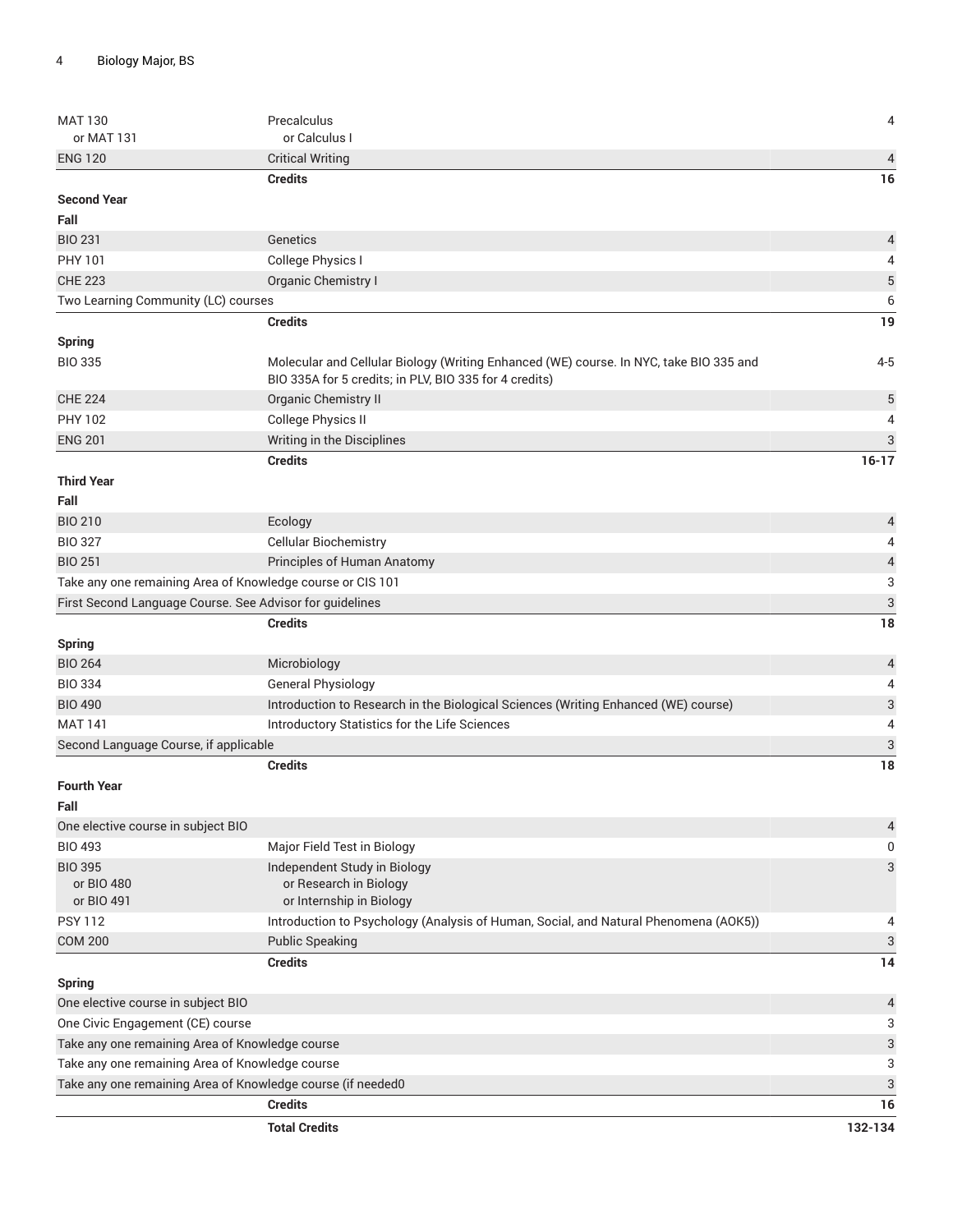### **Pre-Professional, Pre-Occupational Therapy Track**

| <b>Course</b>                                   | <b>Title</b>                                                                                                                                     | <b>Credits</b>            |
|-------------------------------------------------|--------------------------------------------------------------------------------------------------------------------------------------------------|---------------------------|
| <b>First Year</b>                               |                                                                                                                                                  |                           |
| Fall                                            |                                                                                                                                                  |                           |
| <b>ENG 110</b>                                  | Composition                                                                                                                                      | 3                         |
| <b>BIO 101</b>                                  | <b>General Biology I</b>                                                                                                                         | 4                         |
| <b>CHE 111</b>                                  | General Chemistry I                                                                                                                              | 4                         |
| <b>MAT 103</b>                                  | Algebra                                                                                                                                          | $3 - 4$                   |
| or MAT 130                                      | or Precalculus                                                                                                                                   |                           |
| or MAT 131                                      | or Calculus I                                                                                                                                    |                           |
| <b>UNV 101</b>                                  | First-Year Seminar. Introduction to University Community                                                                                         | $\mathbf{1}$              |
|                                                 | <b>Credits</b>                                                                                                                                   | $15 - 16$                 |
| <b>Spring</b>                                   |                                                                                                                                                  |                           |
| <b>BIO 102</b>                                  | General Biology II                                                                                                                               | 4                         |
| <b>CHE 112</b>                                  | <b>General Chemistry II</b>                                                                                                                      | $\overline{4}$            |
| <b>MAT 130</b>                                  | Precalculus                                                                                                                                      | 4                         |
| or MAT 131<br>or CIS 101                        | or Calculus I<br>or Introduction to Computing                                                                                                    |                           |
| <b>ENG 120</b>                                  | <b>Critical Writing</b>                                                                                                                          | 4                         |
| <b>PSY 112</b>                                  | Introduction to Psychology (Counts toward Analysis of Human, Social, and Natural                                                                 | 4                         |
|                                                 | Phenomena (AOK5))                                                                                                                                |                           |
|                                                 | <b>Credits</b>                                                                                                                                   | 20                        |
| <b>Second Year</b>                              |                                                                                                                                                  |                           |
| Fall                                            |                                                                                                                                                  |                           |
| <b>BIO 231</b>                                  | Genetics                                                                                                                                         | 4                         |
| <b>PHY 101</b>                                  | <b>College Physics I</b>                                                                                                                         | $\overline{4}$            |
| One Learning Community (LC) course with COM 200 |                                                                                                                                                  | 3                         |
| <b>COM 200</b>                                  | Public Speaking (Learning Community (LC))                                                                                                        | 3                         |
| <b>PSY 320</b>                                  | Abnormal Psychology I                                                                                                                            | 3                         |
|                                                 | <b>Credits</b>                                                                                                                                   | 17                        |
| <b>Spring</b>                                   |                                                                                                                                                  |                           |
| <b>BIO 335</b>                                  | Molecular and Cellular Biology (Writing Enhanced (WE) course. In NYC, take BIO 335 and<br>BIO 335A for 5 credits; in PLV, BIO 335 for 4 credits) | $4 - 5$                   |
|                                                 | First Second Language Course. See Advisor for guidelines. Or CIS 101                                                                             | 3                         |
| Take any one remaining Area of Knowledge course |                                                                                                                                                  | 3                         |
| <b>PHY 102</b>                                  | <b>College Physics II</b>                                                                                                                        | 4                         |
| <b>ENG 201</b>                                  | Writing in the Disciplines                                                                                                                       | 3                         |
|                                                 | <b>Credits</b>                                                                                                                                   | $17 - 18$                 |
| <b>Third Year</b>                               |                                                                                                                                                  |                           |
| Fall                                            |                                                                                                                                                  |                           |
| <b>BIO 210</b>                                  | Ecology                                                                                                                                          | 4                         |
| <b>BIO 251</b>                                  | Principles of Human Anatomy                                                                                                                      | 4                         |
| <b>BIO 327</b>                                  | <b>Cellular Biochemistry</b>                                                                                                                     | 4                         |
|                                                 | Take any one remaining Area of Knowledge course and Civic Engagement (CE) course                                                                 | $\ensuremath{\mathsf{3}}$ |
|                                                 | First Second Language Course. See Advisor for guidelines, or Second Language Course if needed                                                    | 3                         |
|                                                 | <b>Credits</b>                                                                                                                                   | 18                        |
| <b>Spring</b>                                   |                                                                                                                                                  |                           |
| <b>BIO 334</b>                                  | General Physiology                                                                                                                               | 4                         |
| <b>BIO 490</b>                                  | Introduction to Research in the Biological Sciences                                                                                              | 3                         |
| <b>MAT 141</b>                                  | Introductory Statistics for the Life Sciences (Analysis of Human, Social, and Natural<br>Phenomena (AOK5))                                       | 4                         |
| <b>BIO 493</b>                                  | Major Field Test in Biology                                                                                                                      | 0                         |
|                                                 |                                                                                                                                                  |                           |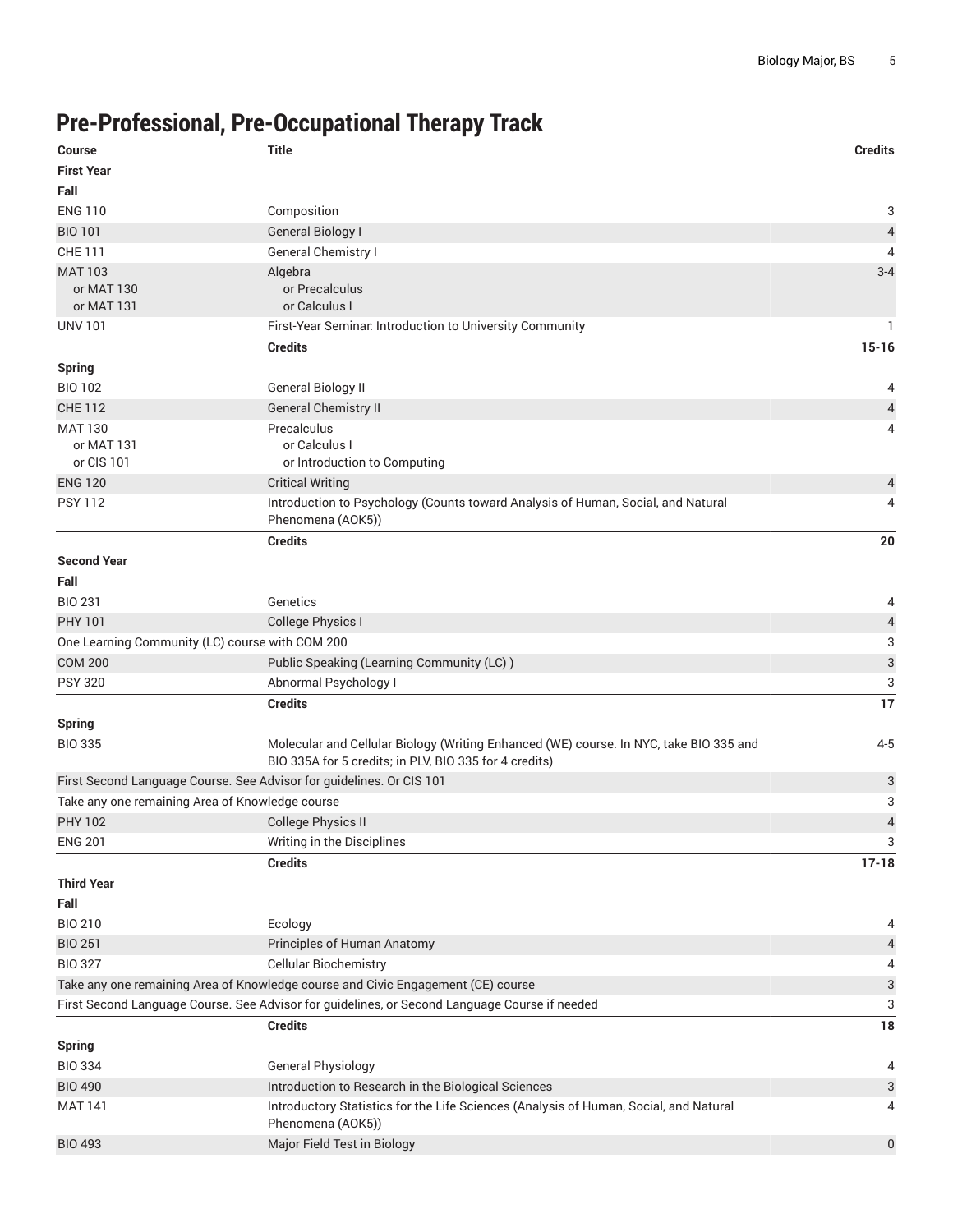| <b>BIO 395</b>                                                  | Independent Study in Biology (Paired with Area of Knowledge course)                | 3       |
|-----------------------------------------------------------------|------------------------------------------------------------------------------------|---------|
| or BIO 480                                                      | or Research in Biology                                                             |         |
| or BIO 491                                                      | or Internship in Biology                                                           |         |
|                                                                 | Take any one remaining Area of Knowledge course                                    |         |
|                                                                 | <b>Credits</b>                                                                     | 17      |
| <b>Fourth Year</b>                                              |                                                                                    |         |
| Fall                                                            |                                                                                    |         |
| <b>CHE 223</b>                                                  | Organic Chemistry I (In the summer)                                                | 5       |
| <b>CHE 224</b>                                                  | Organic Chemistry II (In the summer)                                               | 5       |
|                                                                 | First Second Language Course. See Advisor for guidelines, in the summer, if needed | 3       |
| Second Language Course, if applicable, in the summer, if needed |                                                                                    | 3       |
| Fall semester at Columbia University                            |                                                                                    | 14      |
|                                                                 | <b>Credits</b>                                                                     | 30      |
|                                                                 | <b>Total Credits</b>                                                               | 134-136 |
|                                                                 |                                                                                    |         |
|                                                                 | <b>Pre-Professional, Pre-Pharmacy Track</b>                                        |         |

| <b>Course</b>                                   | <b>Title</b>                                                                                                                                     | <b>Credits</b>            |
|-------------------------------------------------|--------------------------------------------------------------------------------------------------------------------------------------------------|---------------------------|
| <b>First Year</b>                               |                                                                                                                                                  |                           |
| Fall                                            |                                                                                                                                                  |                           |
| <b>ENG 110</b>                                  | Composition                                                                                                                                      | 3                         |
| <b>BIO 101</b>                                  | <b>General Biology I</b>                                                                                                                         | $\sqrt{4}$                |
| <b>CHE 111</b>                                  | General Chemistry I                                                                                                                              | 4                         |
| <b>MAT 103</b>                                  | Algebra                                                                                                                                          | $3 - 4$                   |
| or MAT 103                                      | or Algebra                                                                                                                                       |                           |
| or MAT 130                                      | or Precalculus                                                                                                                                   |                           |
| or MAT 131                                      | or Calculus I                                                                                                                                    |                           |
| <b>UNV 101</b>                                  | First-Year Seminar. Introduction to University Community                                                                                         | $\mathbf{1}$              |
|                                                 | <b>Credits</b>                                                                                                                                   | $15 - 16$                 |
| <b>Spring</b>                                   |                                                                                                                                                  |                           |
| <b>BIO 102</b>                                  | <b>General Biology II</b>                                                                                                                        | 4                         |
| <b>CHE 112</b>                                  | <b>General Chemistry II</b>                                                                                                                      | $\sqrt{4}$                |
| <b>MAT 130</b>                                  | Precalculus                                                                                                                                      | 4                         |
| or MAT 131                                      | or Calculus I                                                                                                                                    |                           |
| or CIS 101                                      | or Introduction to Computing                                                                                                                     |                           |
| <b>ENG 120</b>                                  | <b>Critical Writing</b>                                                                                                                          | $\overline{4}$            |
| <b>PSY 112</b>                                  | Introduction to Psychology (Counts toward Analysis of Human, Social, and Natural<br>Phenomena (AOK5))                                            | 4                         |
|                                                 | <b>Credits</b>                                                                                                                                   | 20                        |
| <b>Second Year</b>                              |                                                                                                                                                  |                           |
| Fall                                            |                                                                                                                                                  |                           |
| <b>BIO 231</b>                                  | Genetics                                                                                                                                         | 4                         |
| <b>MAT 141</b>                                  | Introductory Statistics for the Life Sciences (Analysis of Human, Social, and Natural<br>Phenomena (AOK5))                                       | $\overline{4}$            |
| PHY 101                                         | College Physics I                                                                                                                                | 4                         |
| <b>COM 200</b>                                  | <b>Public Speaking</b>                                                                                                                           | $\ensuremath{\mathsf{3}}$ |
| One Learning Community (LC) course with COM 200 |                                                                                                                                                  | 3                         |
|                                                 | <b>Credits</b>                                                                                                                                   | 18                        |
| <b>Spring</b>                                   |                                                                                                                                                  |                           |
| <b>BIO 335</b>                                  | Molecular and Cellular Biology (Writing Enhanced (WE) course. In NYC, take BIO 335 and<br>BIO 335A for 5 credits; in PLV, BIO 335 for 4 credits) | $4 - 5$                   |
| <b>CIS 101</b>                                  | Introduction to Computing (Or First Language Course)                                                                                             | 3                         |
| <b>PHY 102</b>                                  | <b>College Physics II</b>                                                                                                                        | 4                         |
| <b>ENG 201</b>                                  | Writing in the Disciplines                                                                                                                       | 3                         |
|                                                 |                                                                                                                                                  |                           |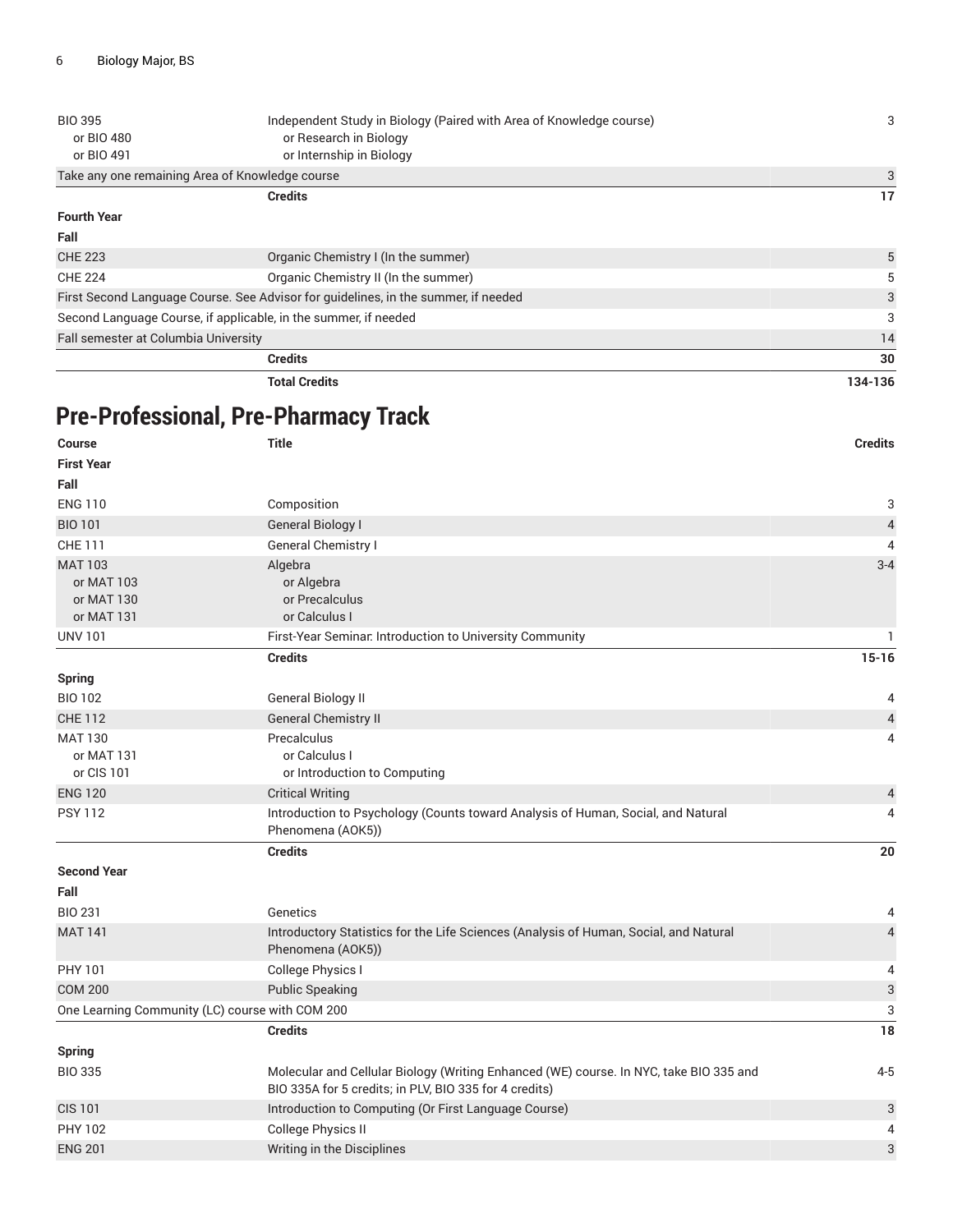Take any one remaining Area of Knowledge course 3

|                                            | <b>Credits</b>                                                                                                 | $17 - 18$      |
|--------------------------------------------|----------------------------------------------------------------------------------------------------------------|----------------|
| <b>Third Year</b>                          |                                                                                                                |                |
| Fall                                       |                                                                                                                |                |
| <b>BIO 327</b>                             | <b>Cellular Biochemistry</b>                                                                                   | 4              |
| <b>BIO 210</b>                             | Ecology                                                                                                        | $\overline{4}$ |
| <b>BIO 251</b>                             | Principles of Human Anatomy                                                                                    | 4              |
|                                            | First Second Language Course. See Advisor for guidelines, or Second Language Course                            | 3              |
|                                            | Take any one remaining Area of Knowledge course and Civic Engagement (CE) course                               | 3              |
|                                            | <b>Credits</b>                                                                                                 | 18             |
| <b>Spring</b>                              |                                                                                                                |                |
| <b>BIO 490</b>                             | Introduction to Research in the Biological Sciences (Writing Enhanced (WE))                                    | 3              |
| <b>BIO 264</b>                             | Microbiology                                                                                                   | $\overline{4}$ |
| <b>BIO 493</b>                             | Major Field Test in Biology                                                                                    | 0              |
| <b>BIO 334</b>                             | <b>General Physiology</b>                                                                                      | 4              |
| <b>BIO 395</b>                             | Independent Study in Biology                                                                                   | 3              |
| or BIO 480                                 | or Research in Biology                                                                                         |                |
| or BIO 491                                 | or Internship in Biology                                                                                       |                |
|                                            | Take any one remaining Area of Knowledge course (Paired with BIO 395, BIO 480, or BIO 491)                     | 3              |
|                                            | <b>Credits</b>                                                                                                 | 17             |
| <b>Fourth Year</b>                         |                                                                                                                |                |
| Fall                                       |                                                                                                                |                |
| <b>CHE 223</b>                             | Organic Chemistry I (In the summer)                                                                            | 5              |
| <b>CHE 223</b>                             | Organic Chemistry I (In the summer)                                                                            | 5              |
|                                            | First Second Language Course. See Advisor for guidelines, or Second Language course (In the summer, if needed) |                |
| Fall credits at Albany College of Pharmacy |                                                                                                                | 21             |
|                                            | <b>Credits</b>                                                                                                 | 31             |
|                                            |                                                                                                                |                |

**Total Credits 136-138**

## **Pre-Professional, Pre-Podiatry Track**

| <b>Course</b>                              | <b>Title</b>                                                                         | <b>Credits</b> |
|--------------------------------------------|--------------------------------------------------------------------------------------|----------------|
| <b>First Year</b>                          |                                                                                      |                |
| Fall                                       |                                                                                      |                |
| <b>ENG 110</b>                             | Composition                                                                          | 3              |
| <b>BIO 101</b>                             | General Biology I                                                                    | $\overline{4}$ |
| <b>CHE 111</b>                             | General Chemistry I                                                                  | 4              |
| <b>MAT 103</b><br>or MAT 130<br>or MAT 131 | Algebra<br>or Precalculus<br>or Calculus I                                           | $3 - 4$        |
| <b>UNV 101</b>                             | First-Year Seminar. Introduction to University Community ((STEM Major section))      |                |
|                                            | <b>Credits</b>                                                                       | $15 - 16$      |
| <b>Spring</b>                              |                                                                                      |                |
| <b>BIO 102</b>                             | General Biology II                                                                   | 4              |
| <b>CHE 112</b>                             | <b>General Chemistry II</b>                                                          | $\overline{4}$ |
| <b>MAT 130</b><br>or MAT 131<br>or CIS 101 | Precalculus<br>or Calculus I<br>or Introduction to Computing                         | 4              |
| <b>ENG 120</b>                             | <b>Critical Writing</b>                                                              | $\overline{4}$ |
| <b>PSY 112</b>                             | Introduction to Psychology (Analysis of Human, Social, and Natural Phenomena (AOK5)) | 4              |
|                                            | <b>Credits</b>                                                                       | 20             |
| <b>Second Year</b>                         |                                                                                      |                |
| Fall                                       |                                                                                      |                |
| <b>BIO 231</b>                             | Genetics                                                                             | 4              |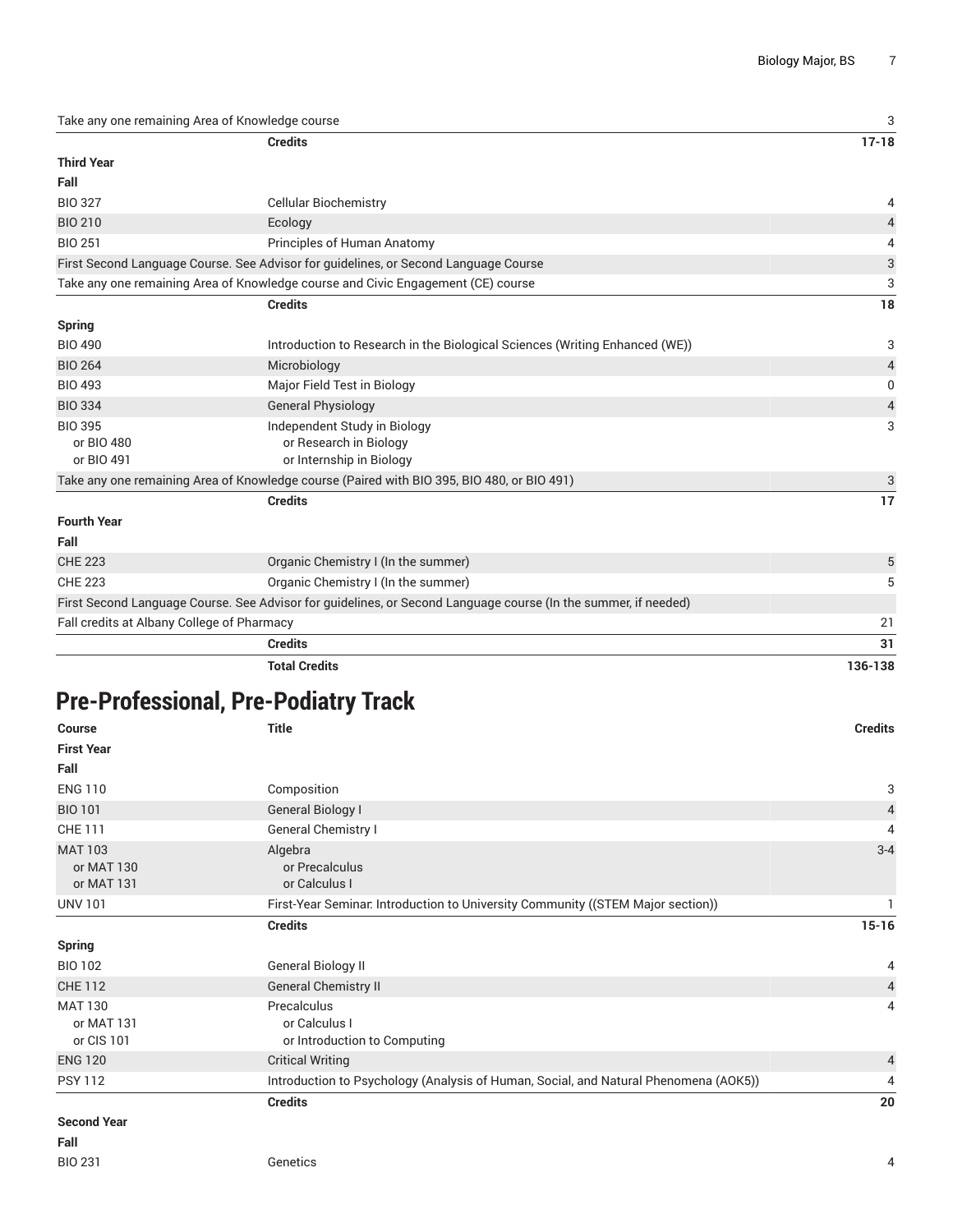|                                                 | <b>Pre-Professional, Pre-Optometry Track</b>                                                                                                     |                           |
|-------------------------------------------------|--------------------------------------------------------------------------------------------------------------------------------------------------|---------------------------|
|                                                 | <b>Total Credits</b>                                                                                                                             | 133-135                   |
|                                                 | <b>Credits</b>                                                                                                                                   | 29                        |
| Fall credits at NY College of Podiatry          |                                                                                                                                                  | 19                        |
| <b>CHE 224</b>                                  | Organic Chemistry II (In the summer)                                                                                                             | 5                         |
| <b>CHE 223</b>                                  | Organic Chemistry I (In the summer)                                                                                                              | 5                         |
| Fall                                            |                                                                                                                                                  |                           |
| <b>Fourth Year</b>                              |                                                                                                                                                  |                           |
|                                                 | <b>Credits</b>                                                                                                                                   | 17                        |
| Take any one remaining Area of Knowledge course |                                                                                                                                                  | 3                         |
| or BIO 480<br>or BIO 491                        | or Research in Biology<br>or Internship in Biology                                                                                               |                           |
| <b>BIO 395</b>                                  | Independent Study in Biology                                                                                                                     | 3                         |
| <b>BIO 334</b>                                  | <b>General Physiology</b>                                                                                                                        | $\overline{a}$            |
| <b>BIO 493</b>                                  | Major Field Test in Biology                                                                                                                      | 0                         |
| <b>MAT 141</b>                                  | Introductory Statistics for the Life Sciences (Analysis of Human, Social, and Natural<br>Phenomena (AOK5))                                       | $\overline{4}$            |
| <b>Spring</b><br><b>BIO 490</b>                 | Introduction to Research in the Biological Sciences (Writing Enhanced (WE) course)                                                               | 3                         |
|                                                 | <b>Credits</b>                                                                                                                                   | 18                        |
| Take any one remaining Area of Knowledge course |                                                                                                                                                  | 3                         |
|                                                 | Take any one remaining Area of Knowledge and Civic Engagement (CE) course                                                                        | $\ensuremath{\mathsf{3}}$ |
| <b>BIO 327</b>                                  | <b>Cellular Biochemistry</b>                                                                                                                     | 4                         |
| <b>BIO 251</b>                                  | Principles of Human Anatomy                                                                                                                      | $\overline{a}$            |
| <b>BIO 210</b>                                  | Ecology                                                                                                                                          | 4                         |
| Fall                                            |                                                                                                                                                  |                           |
| <b>Third Year</b>                               |                                                                                                                                                  |                           |
|                                                 | <b>Credits</b>                                                                                                                                   | $17 - 18$                 |
| <b>CIS 101</b>                                  | Introduction to Computing (If needed)                                                                                                            | 3                         |
| Second Language Course, if applicable           |                                                                                                                                                  | 3                         |
| <b>ENG 201</b>                                  | Writing in the Disciplines                                                                                                                       | 3                         |
| <b>PHY 102</b>                                  | <b>College Physics II</b>                                                                                                                        | 4                         |
| <b>Spring</b><br><b>BIO 335</b>                 | Molecular and Cellular Biology (Writing Enhanced (WE) course. In NYC, take BIO 335 and<br>BIO 335A for 5 credits; in PLV, BIO 335 for 4 credits) | $4 - 5$                   |
|                                                 | <b>Credits</b>                                                                                                                                   | 17                        |
|                                                 | First Second Language Course. See Advisor for guidelines                                                                                         | 3                         |
|                                                 | One Learning Community (LC) course (with COM 200)                                                                                                | 3                         |
| <b>COM 200</b>                                  | Public Speaking (Learning Community (LC))                                                                                                        | 3                         |
| PHY 101                                         | College Physics I                                                                                                                                | $\overline{\mathcal{L}}$  |
|                                                 |                                                                                                                                                  |                           |

|                   | <b>Credits</b>                                                                  | $15 - 16$      |
|-------------------|---------------------------------------------------------------------------------|----------------|
| <b>UNV 101</b>    | First-Year Seminar. Introduction to University Community ((STEM Major section)) |                |
| or MAT 131        | or Calculus I                                                                   |                |
| or MAT 130        | or Precalculus                                                                  |                |
| <b>MAT 103</b>    | Algebra                                                                         | $3 - 4$        |
| CHE 111           | General Chemistry I                                                             | 4              |
| <b>BIO 101</b>    | General Biology I                                                               | $\overline{4}$ |
| <b>ENG 110</b>    | Composition                                                                     | 3              |
| Fall              |                                                                                 |                |
| <b>First Year</b> |                                                                                 |                |
| <b>Course</b>     | <b>Title</b>                                                                    | <b>Credits</b> |
|                   |                                                                                 |                |